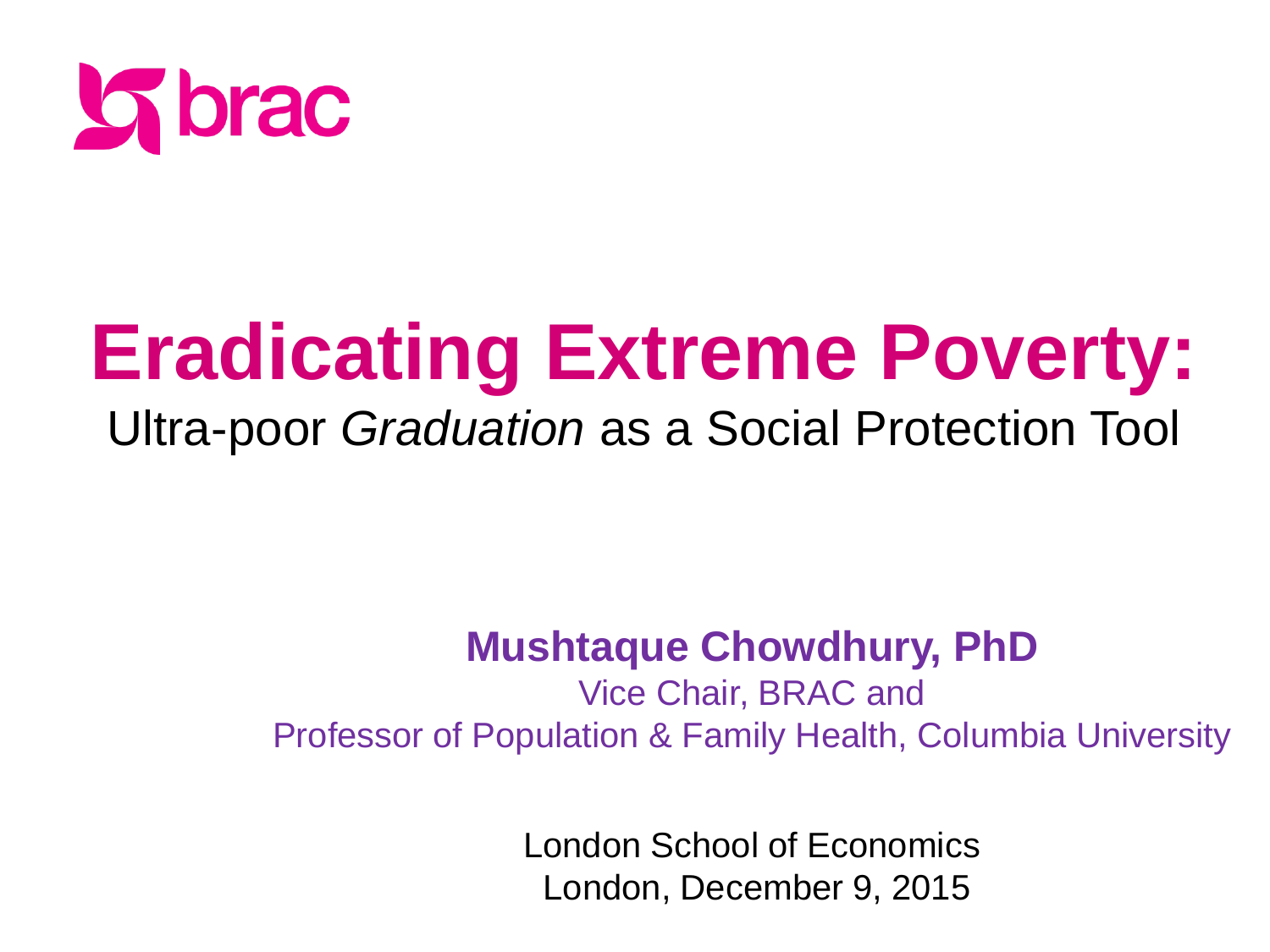#### **With a Humble beginning in 1972, BRAC is Working Internationally**





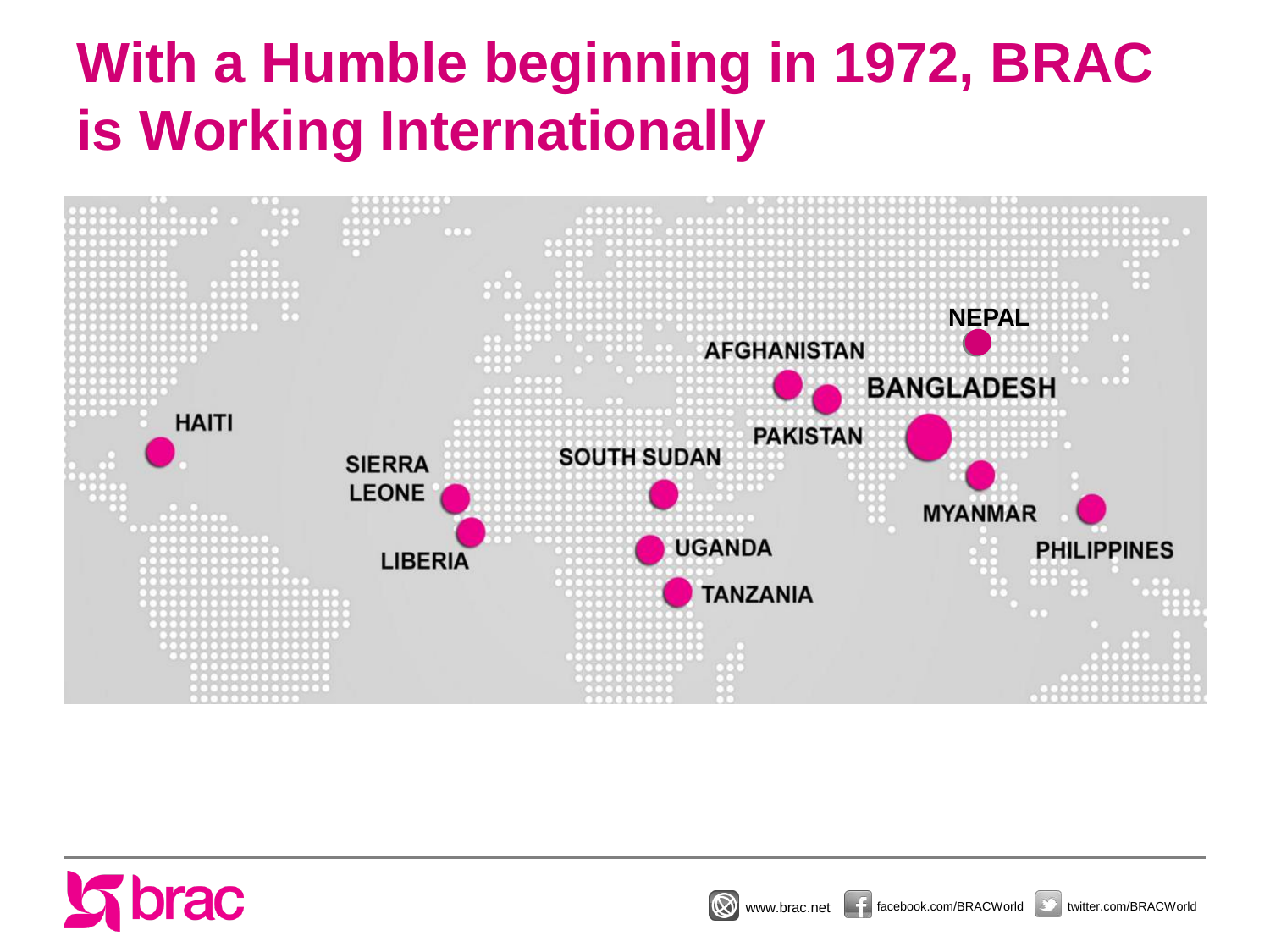### **BRAC's Approach for Addressing Poverty and other Social Injustice**

- **Economic development and social protection**
	- Microfinance, Agriculture and food security, Enterprises and investments, Targeting the ultra-poor

#### • **Expanding horizons**

– Education, Migration

#### • **Empowerment**

– Community empowerment, Gender justice and diversity, Human rights and legal services

#### • **Well-being and resilience**

– Health, nutrition and population; Water, sanitation and hygiene, Disaster, environment and climate change

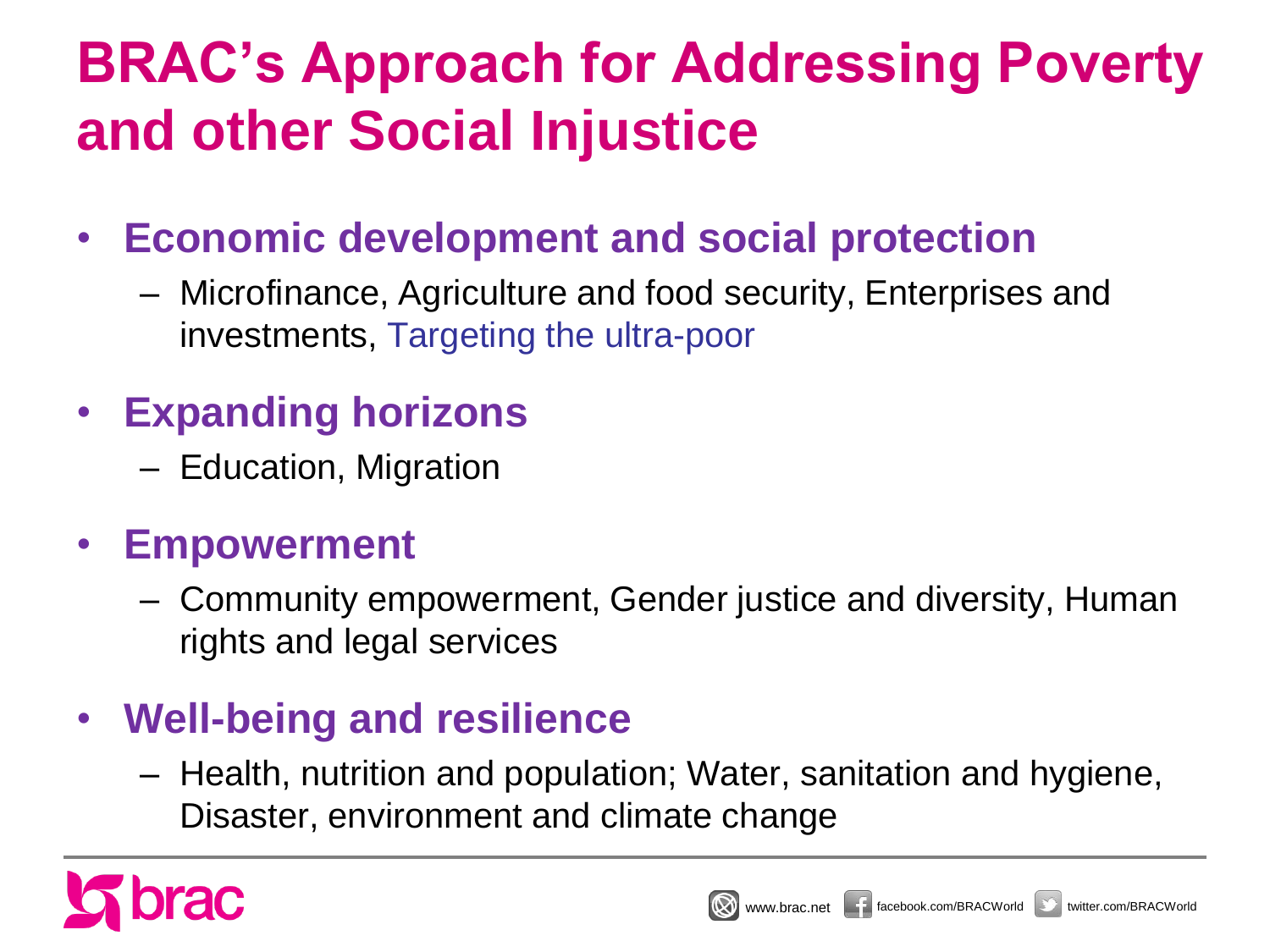### **BRAC's Scale and Diversity**





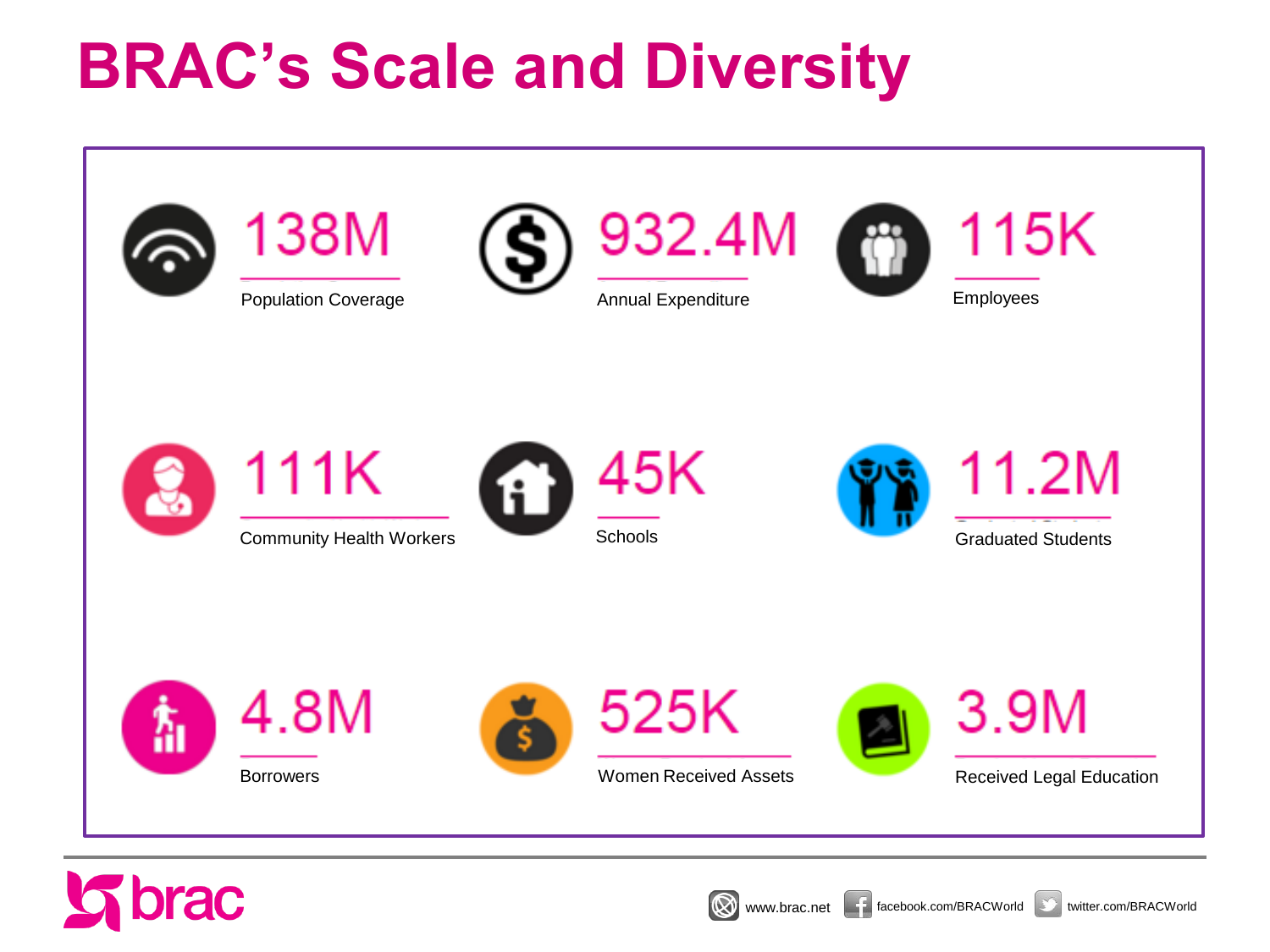### **A lot more to be achieved…**

- **In our collective endeavour to** 
	- 'End poverty in all its forms everywhere' (SDG 1)
	- 'End hunger, achieve food security and improved nutrition and promote sustainable agriculture' (SDG 2)

#### • **In Bangladesh**

- About 30-40 million people live below the lower poverty line
- 15 million below 70 cents a day (*the ultra-poor*)

#### • **Globally**

- Almost a billion people still live below \$1.25 a day
- About 800 million people do not have enough food to lead healthy active life



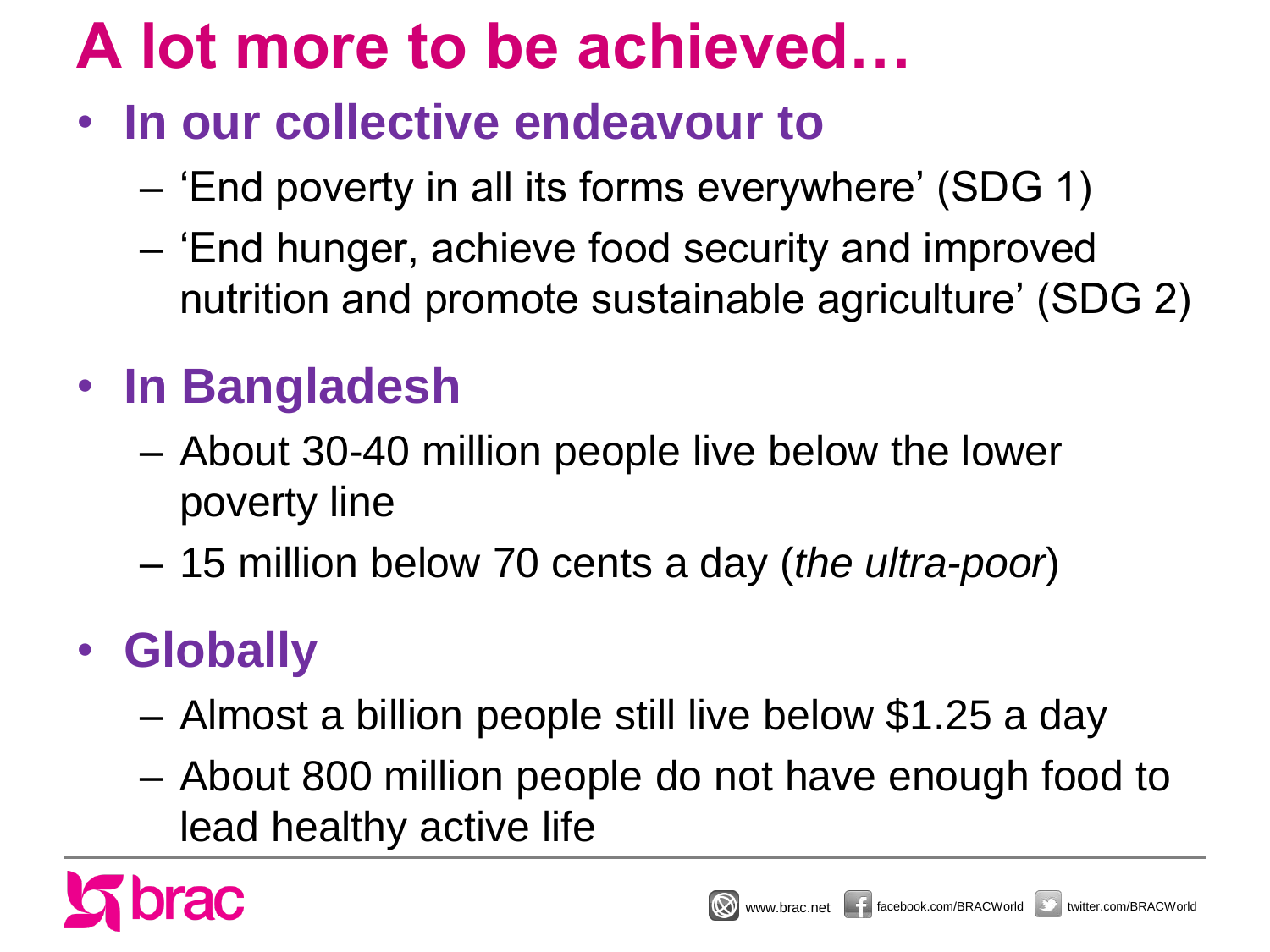### **Why Target Ultra-poor (TUP)?**

- $\triangleright$  Financial services often do not reach the ultra-poor
- $\triangleright$  (leading to) exclusion from linked livelihood and social services



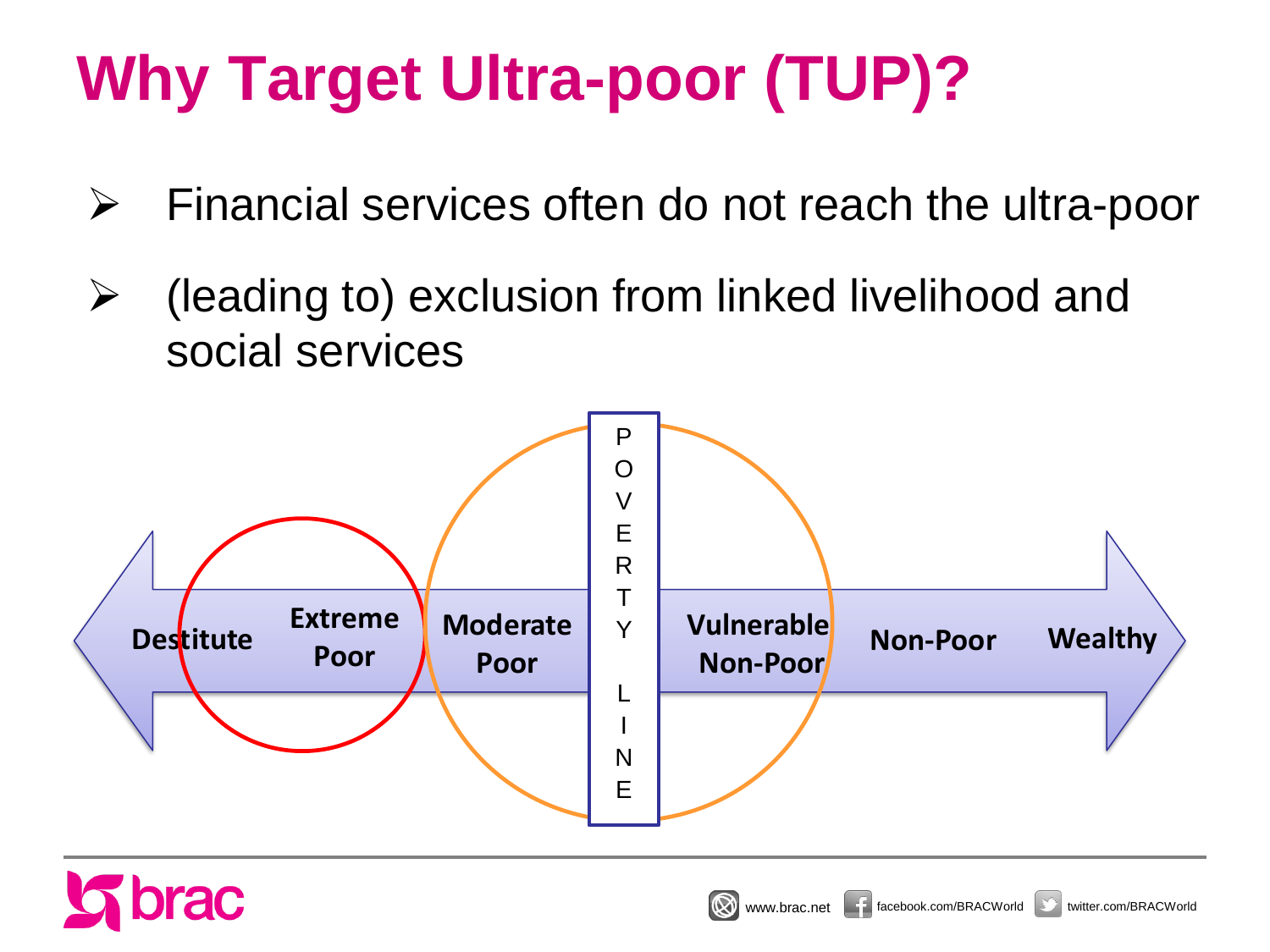**Targeting the Ultra Poor (TUP):**  *The Graduation Programme*



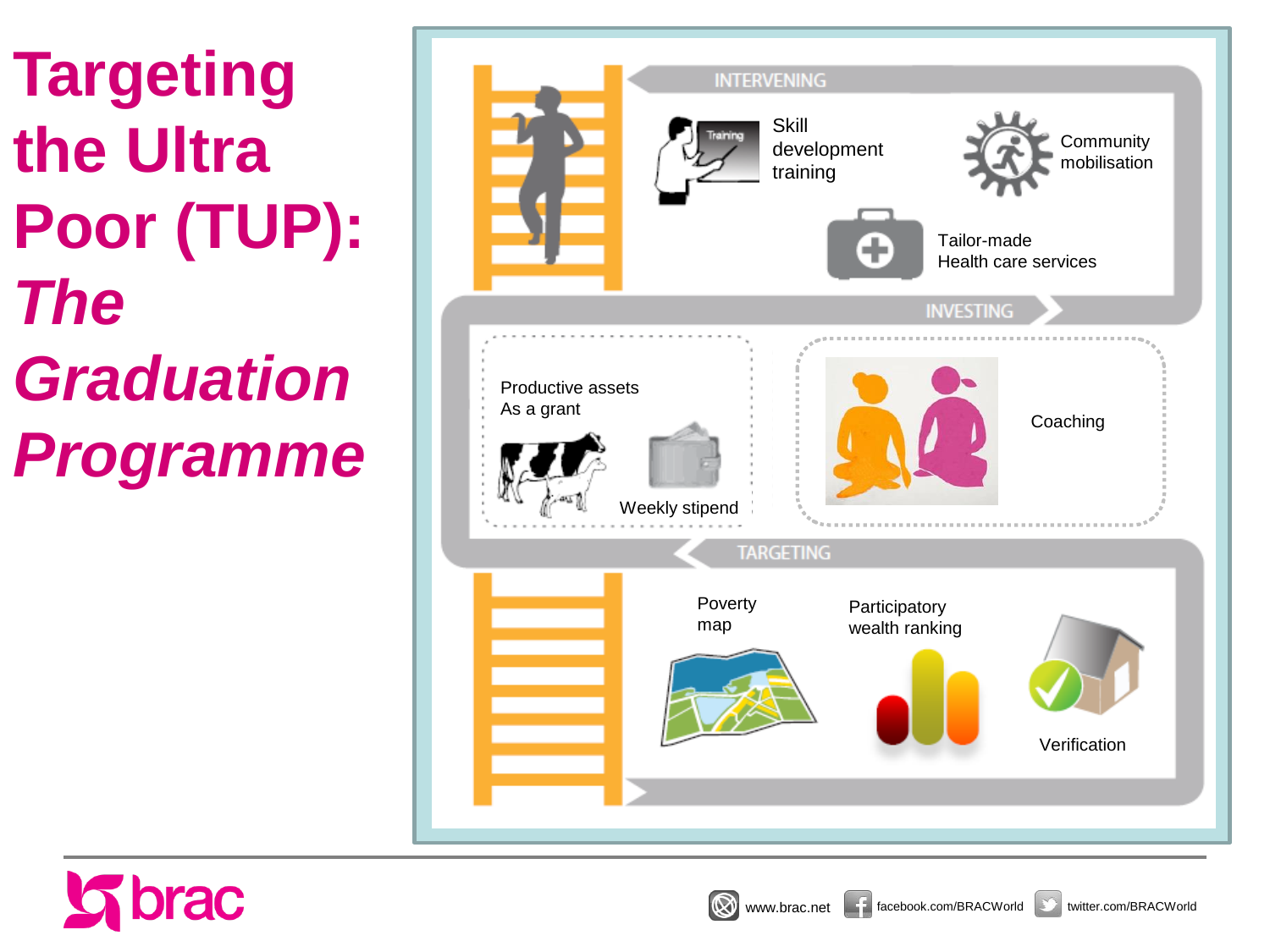### **Creating Pathways Out of Extreme Poverty**



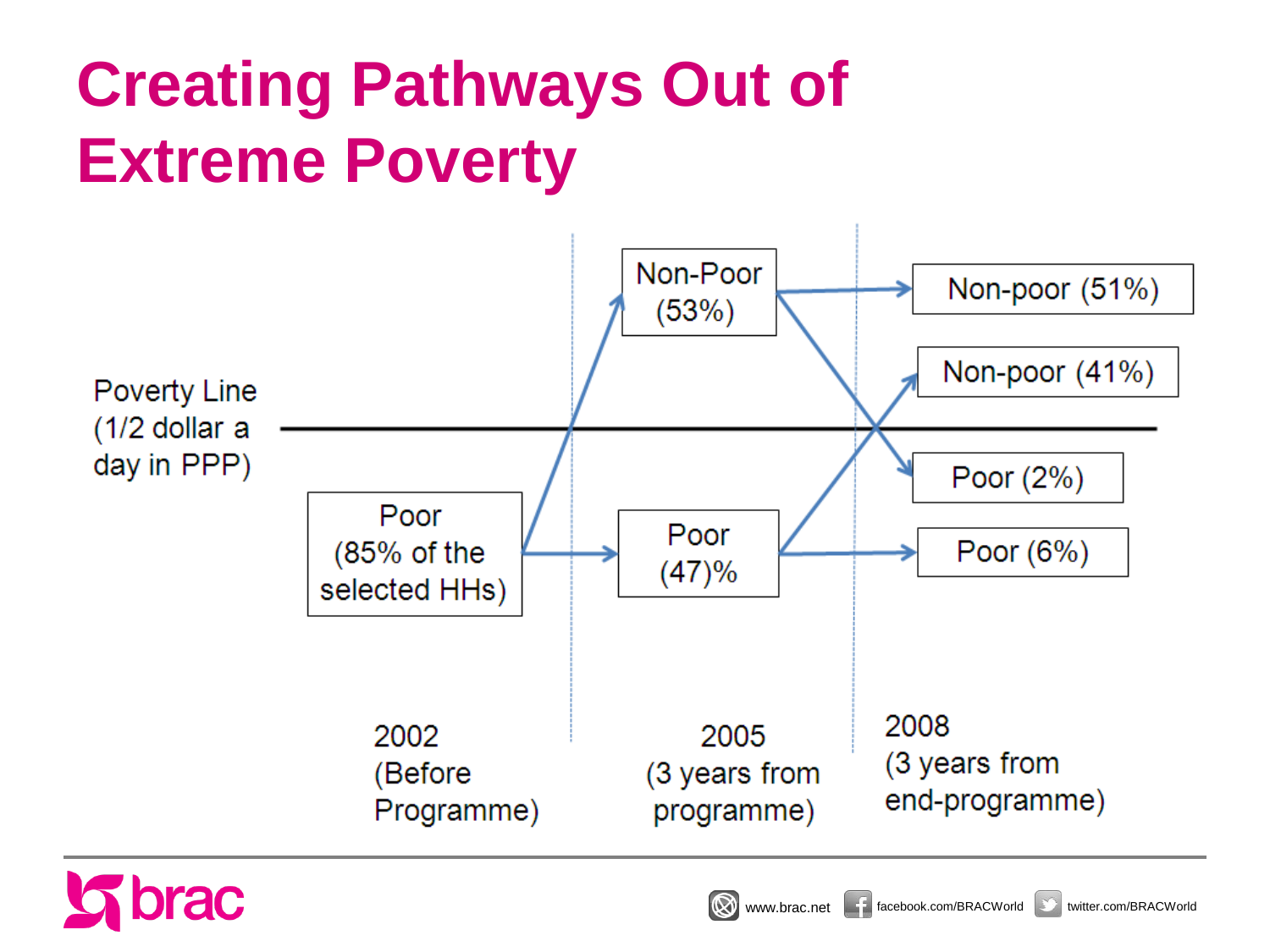### **Distinguishing Features of the TUP Model**

- A social protection tool
- Rigorous targeting
- Address multiple constraints
- A time-bound strategy
- Creates a pathway out of extreme poverty
- A sustainable change in livelihoods
- Creates 'Hope'

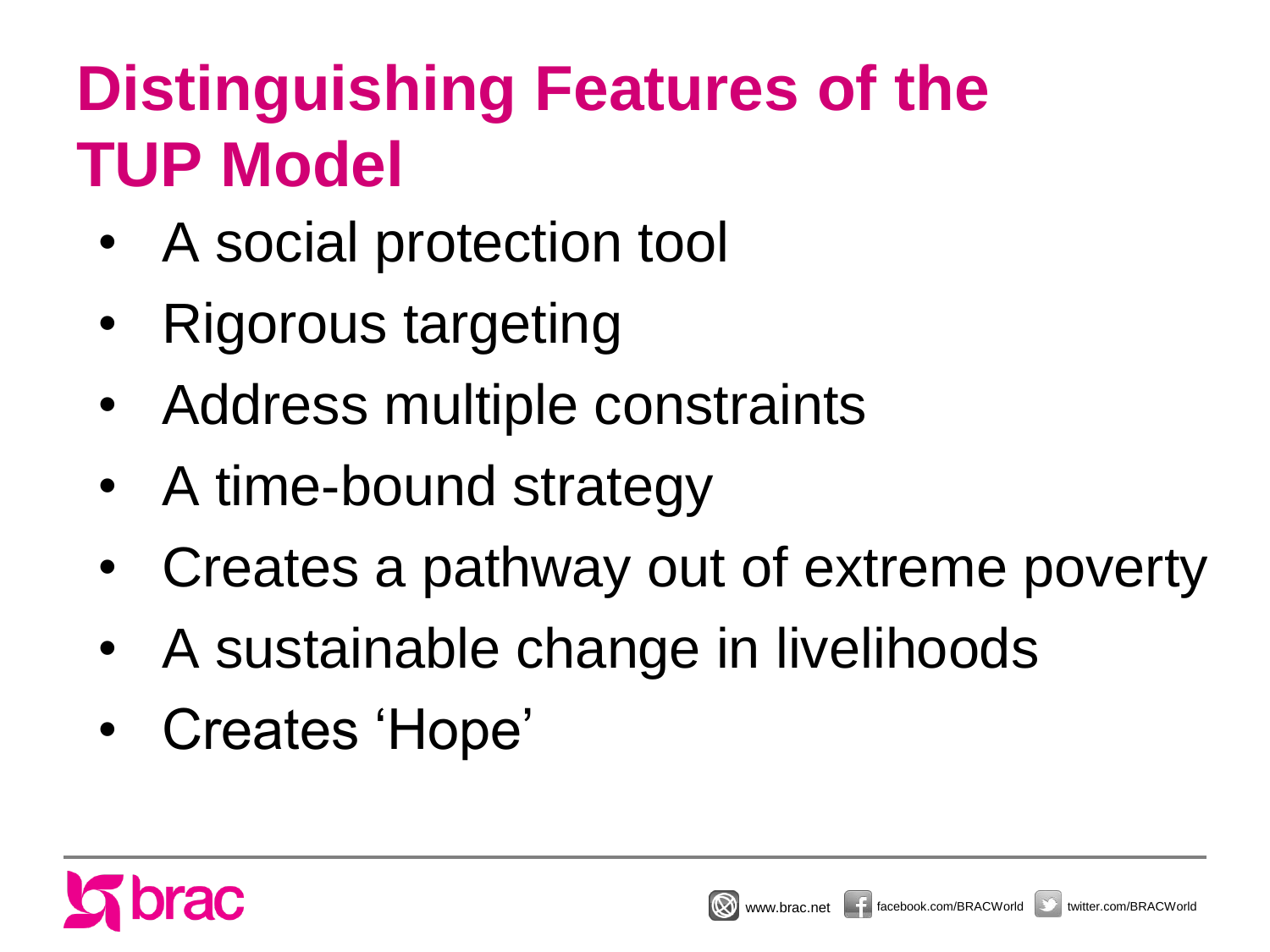## **Challenges**

- How to get governments to scale it using own resources
- How to reduce cost; are all the components equally important? Same intensity?
- Graduating in situations without MF
- Synchronizing the operational definition of UP with universally understood (under \$1.25/day)
- A TUP for conflict countries?
- How to leverage on other effective tools to multiply impacts